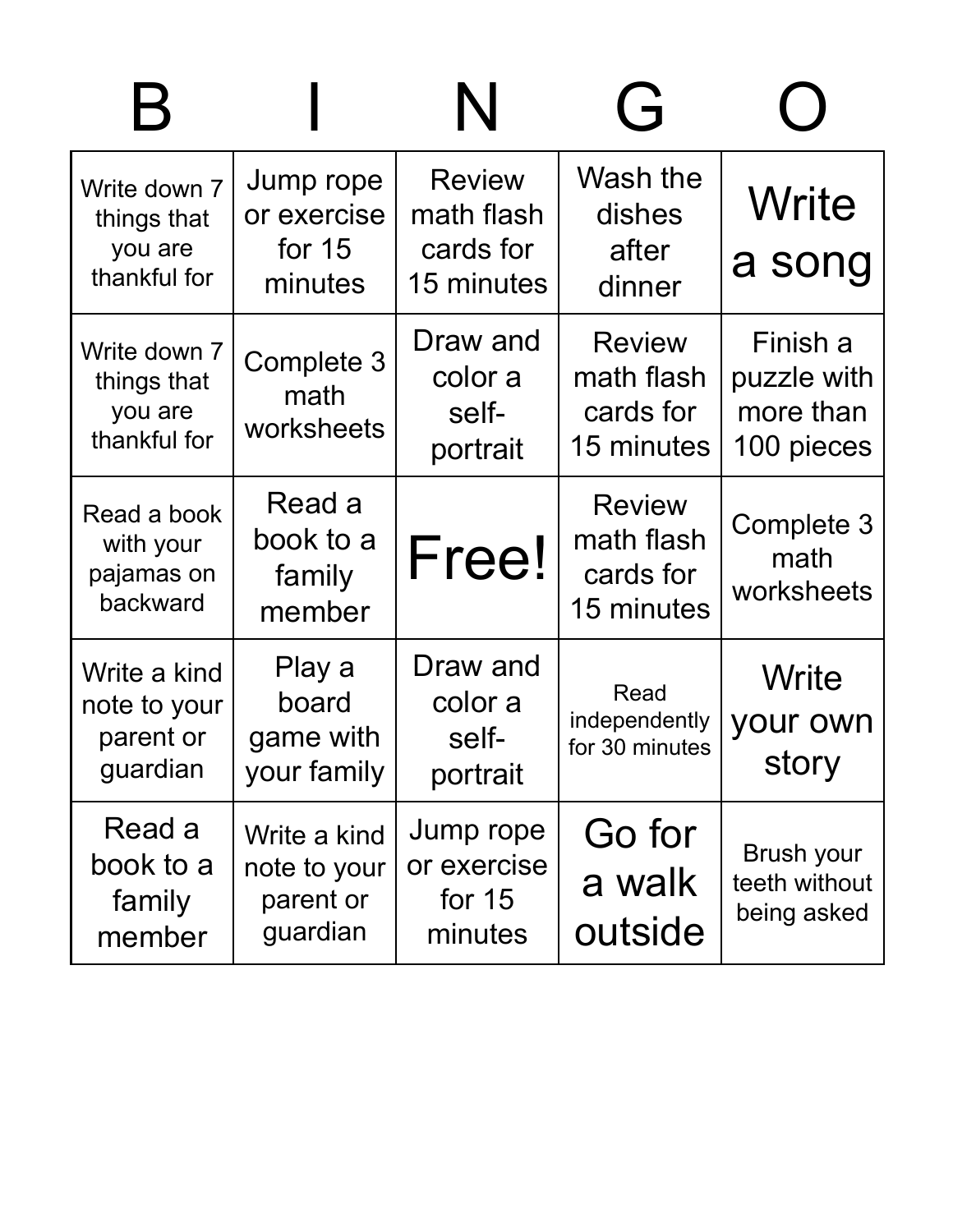| В                                                      |                                                    | N                                                      | $\overline{G}$                                         |                                                        |
|--------------------------------------------------------|----------------------------------------------------|--------------------------------------------------------|--------------------------------------------------------|--------------------------------------------------------|
| Write<br>your own<br>story                             | Complete 3<br>math<br>worksheets                   | <b>Review</b><br>math flash<br>cards for<br>15 minutes | Jump rope<br>or exercise<br>for $15$<br>minutes        | Read a<br>book to a<br>family<br>member                |
| Write down 7<br>things that<br>you are<br>thankful for | Read<br>independently<br>for 30 minutes            | Complete 3<br>math<br>worksheets                       | Draw and<br>color a<br>self-<br>portrait               | Brush your<br>teeth without<br>being asked             |
| <b>Write</b><br>a song                                 | Jump rope<br>or exercise<br>for $15$<br>minutes    | Free!                                                  | Write a kind<br>note to your<br>parent or<br>guardian  | <b>Review</b><br>math flash<br>cards for<br>15 minutes |
| Go for<br>a walk<br>outside                            | Read a book<br>with your<br>pajamas on<br>backward | Write a kind<br>note to your<br>parent or<br>guardian  | Finish a<br>puzzle with<br>more than<br>100 pieces     | Write down 7<br>things that<br>you are<br>thankful for |
| Wash the<br>dishes<br>after<br>dinner                  | Read a<br>book to a<br>family<br>member            | Draw and<br>color a<br>self-<br>portrait               | <b>Review</b><br>math flash<br>cards for<br>15 minutes | Play a<br>board<br>game with<br>your family            |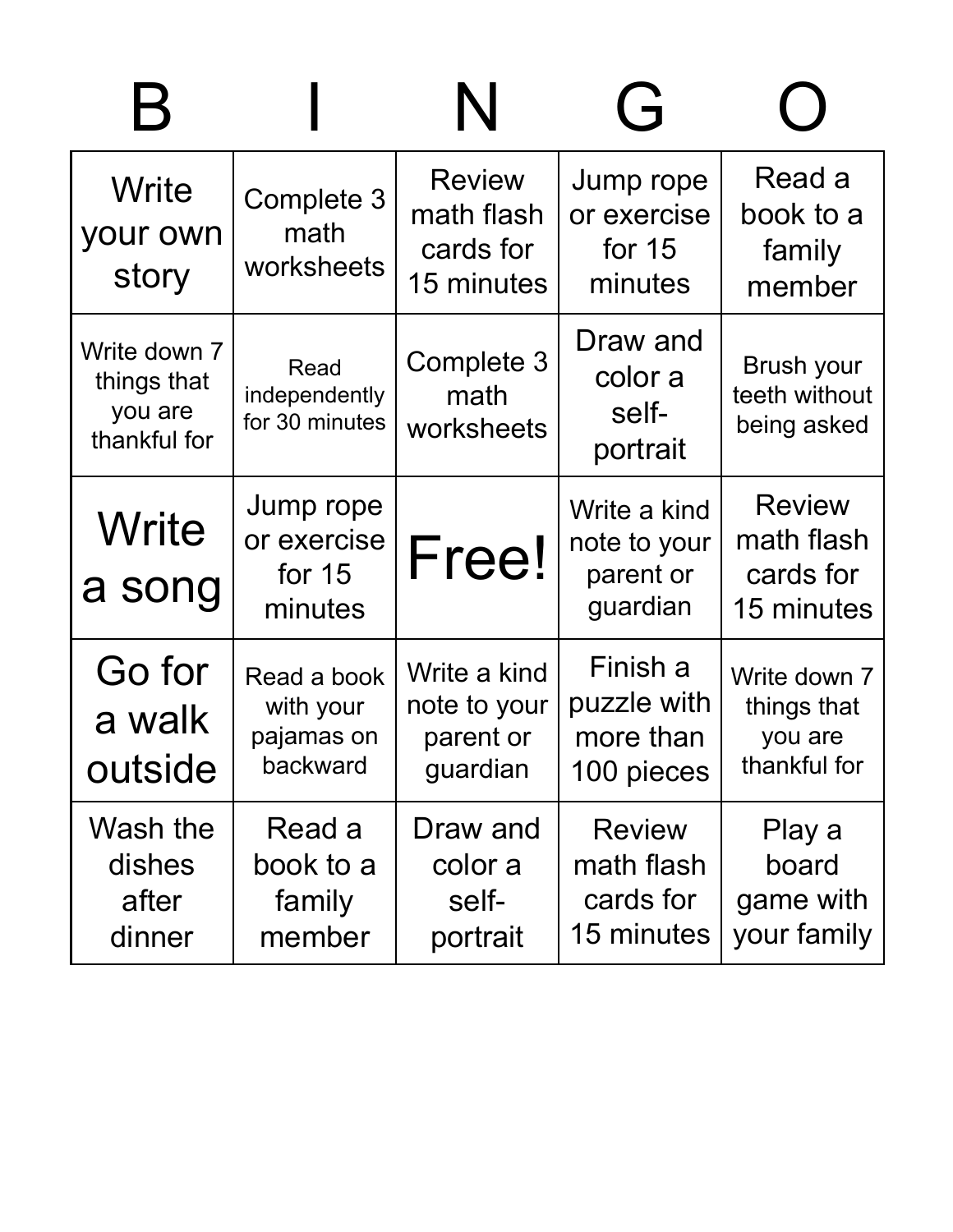| Β                                                      |                                                        | N                                                      | $\overline{G}$                                         |                                                       |
|--------------------------------------------------------|--------------------------------------------------------|--------------------------------------------------------|--------------------------------------------------------|-------------------------------------------------------|
| Complete 3<br>math<br>worksheets                       | Finish a<br>puzzle with<br>more than<br>100 pieces     | Write<br>a song                                        | Go for<br>a walk<br>outside                            | Read a<br>book to a<br>family<br>member               |
| <b>Review</b><br>math flash<br>cards for<br>15 minutes | Read a book<br>with your<br>pajamas on<br>backward     | Brush your<br>teeth without<br>being asked             | Write<br>your own<br>story                             | Complete 3<br>math<br>worksheets                      |
| Draw and<br>color a<br>self-<br>portrait               | Read<br>independently<br>for 30 minutes                | Free!                                                  | Write down 7<br>things that<br>you are<br>thankful for | Play a<br>board<br>game with<br>your family           |
| Jump rope<br>or exercise<br>for $15$<br>minutes        | <b>Review</b><br>math flash<br>cards for<br>15 minutes | <b>Review</b><br>math flash<br>cards for<br>15 minutes | Wash the<br>dishes<br>after<br>dinner                  | Write a kind<br>note to your<br>parent or<br>guardian |
| Jump rope<br>or exercise<br>for $15$<br>minutes        | Write down 7<br>things that<br>you are<br>thankful for | Read a<br>book to a<br>family<br>member                | Write a kind<br>note to your<br>parent or<br>guardian  | Draw and<br>color a<br>self-<br>portrait              |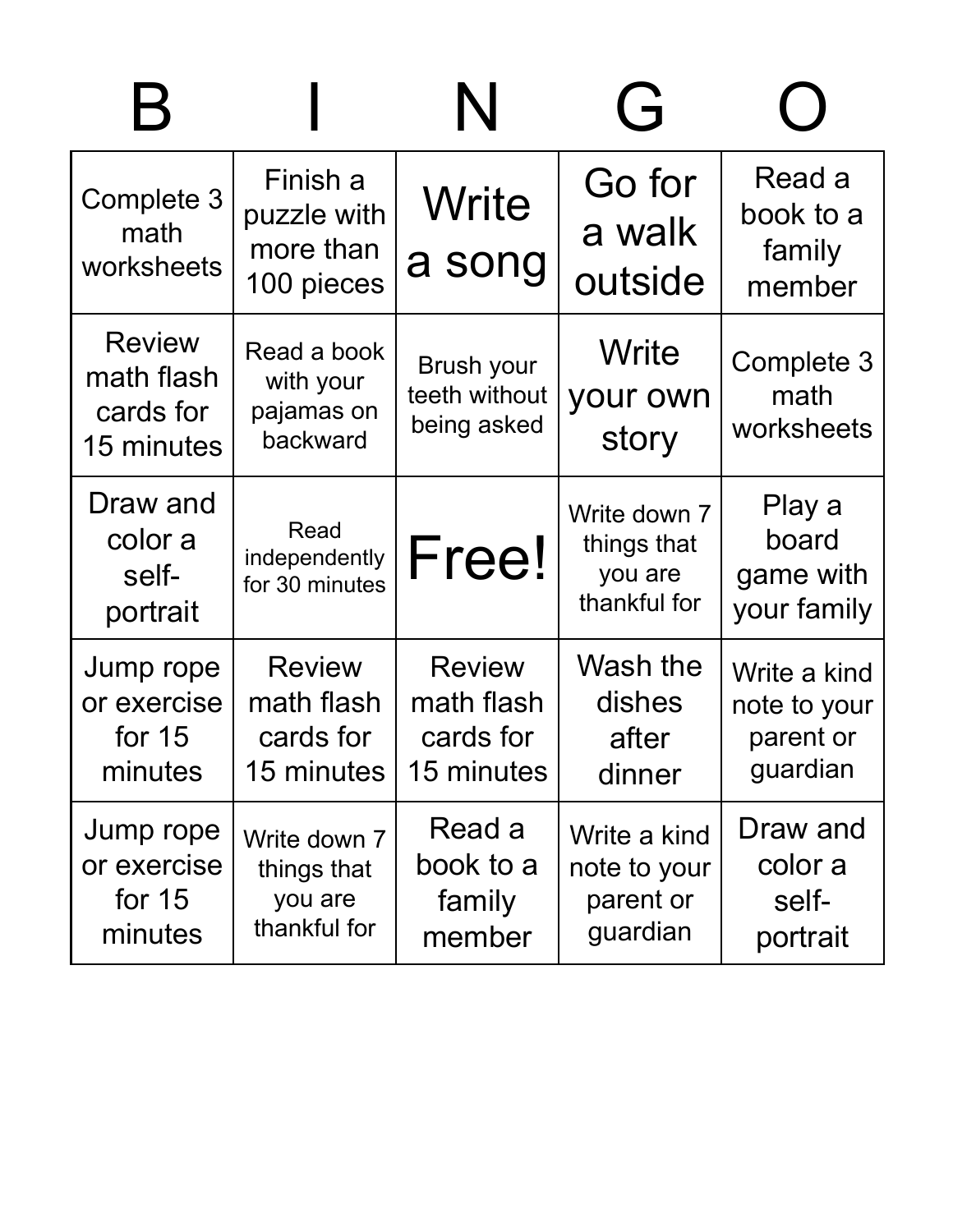| Н                                                     |                                                        | N                                                      | $\overline{G}$                                         |                                                    |
|-------------------------------------------------------|--------------------------------------------------------|--------------------------------------------------------|--------------------------------------------------------|----------------------------------------------------|
| Write a kind<br>note to your<br>parent or<br>guardian | Draw and<br>color a<br>self-<br>portrait               | Write<br>a song                                        | Finish a<br>puzzle with<br>more than<br>100 pieces     | Jump rope<br>or exercise<br>for $15$<br>minutes    |
| Read<br>independently<br>for 30 minutes               | Go for<br>a walk<br>outside                            | Jump rope<br>or exercise<br>for $15$<br>minutes        | Play a<br>board<br>game with<br>your family            | Read a<br>book to a<br>family<br>member            |
| Read a<br>book to a<br>family<br>member               | Write down 7<br>things that<br>you are<br>thankful for | Free!                                                  | Write a kind<br>note to your<br>parent or<br>guardian  | Write<br>your own<br>story                         |
| Draw and<br>color a<br>self-<br>portrait              | Write down 7<br>things that<br>you are<br>thankful for | Wash the<br>dishes<br>after<br>dinner                  | <b>Review</b><br>math flash<br>cards for<br>15 minutes | Read a book<br>with your<br>pajamas on<br>backward |
| Complete 3<br>math<br>worksheets                      | Brush your<br>teeth without<br>being asked             | <b>Review</b><br>math flash<br>cards for<br>15 minutes | <b>Review</b><br>math flash<br>cards for<br>15 minutes | Complete 3<br>math<br>worksheets                   |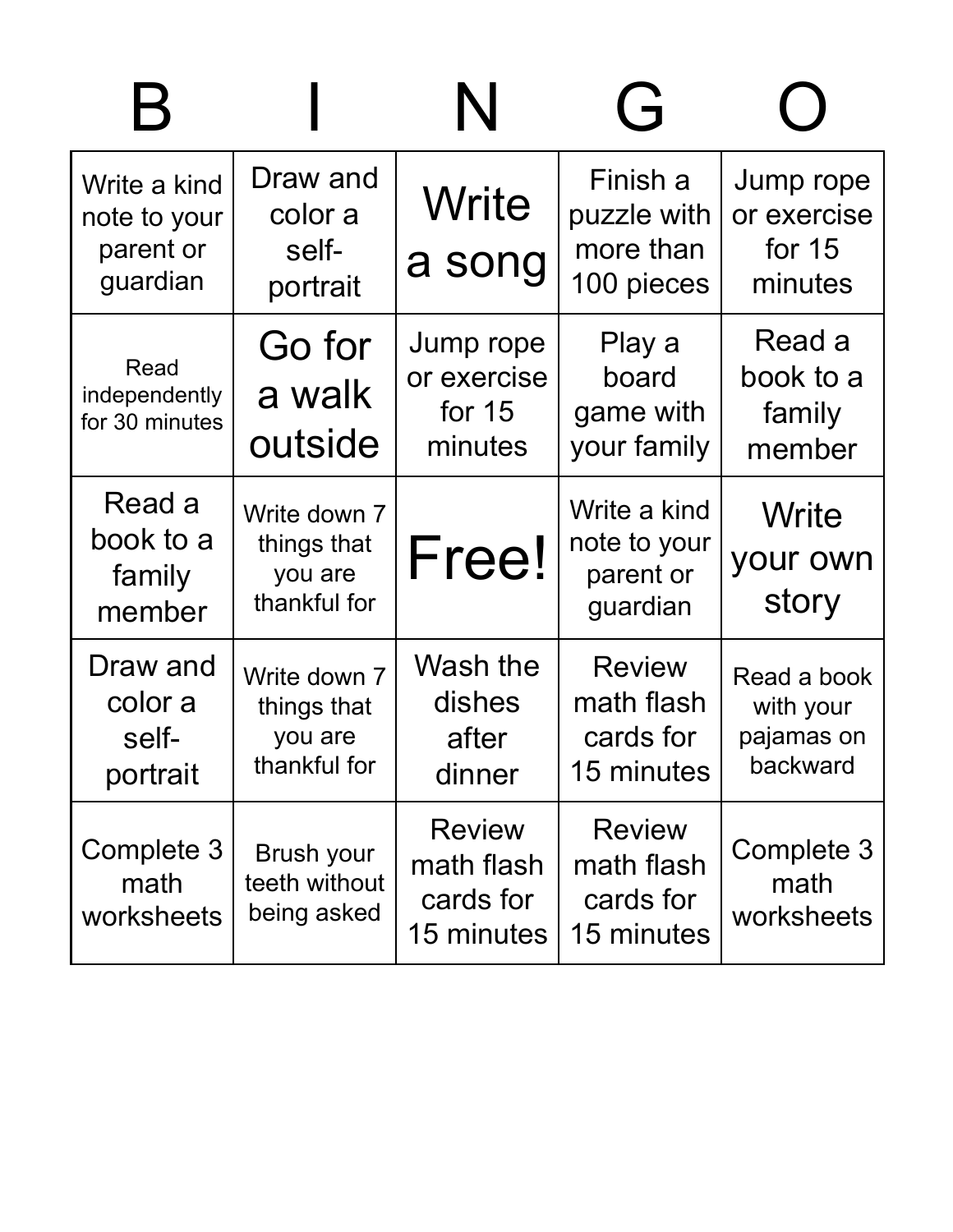| B                                                      |                                                        | N                                        | $\overline{G}$                                         |                                                        |
|--------------------------------------------------------|--------------------------------------------------------|------------------------------------------|--------------------------------------------------------|--------------------------------------------------------|
| Complete 3<br>math<br>worksheets                       | <b>Write</b><br>your own<br>story                      | Write<br>a song                          | <b>Review</b><br>math flash<br>cards for<br>15 minutes | Read a<br>book to a<br>family<br>member                |
| Jump rope<br>or exercise<br>for $15$<br>minutes        | Finish a<br>puzzle with<br>more than<br>100 pieces     | Read a<br>book to a<br>family<br>member  | Play a<br>board<br>game with<br>your family            | Write a kind<br>note to your<br>parent or<br>guardian  |
| Complete 3<br>math<br>worksheets                       | Read a book<br>with your<br>pajamas on<br>backward     | Free!                                    | Brush your<br>teeth without<br>being asked             | Jump rope<br>or exercise<br>for $15$<br>minutes        |
| <b>Review</b><br>math flash<br>cards for<br>15 minutes | Write down 7<br>things that<br>you are<br>thankful for | Go for<br>a walk<br>outside              | Wash the<br>dishes<br>after<br>dinner                  | <b>Review</b><br>math flash<br>cards for<br>15 minutes |
| Write down 7<br>things that<br>you are<br>thankful for | Draw and<br>color a<br>self-<br>portrait               | Draw and<br>color a<br>self-<br>portrait | Write a kind<br>note to your<br>parent or<br>guardian  | Read<br>independently<br>for 30 minutes                |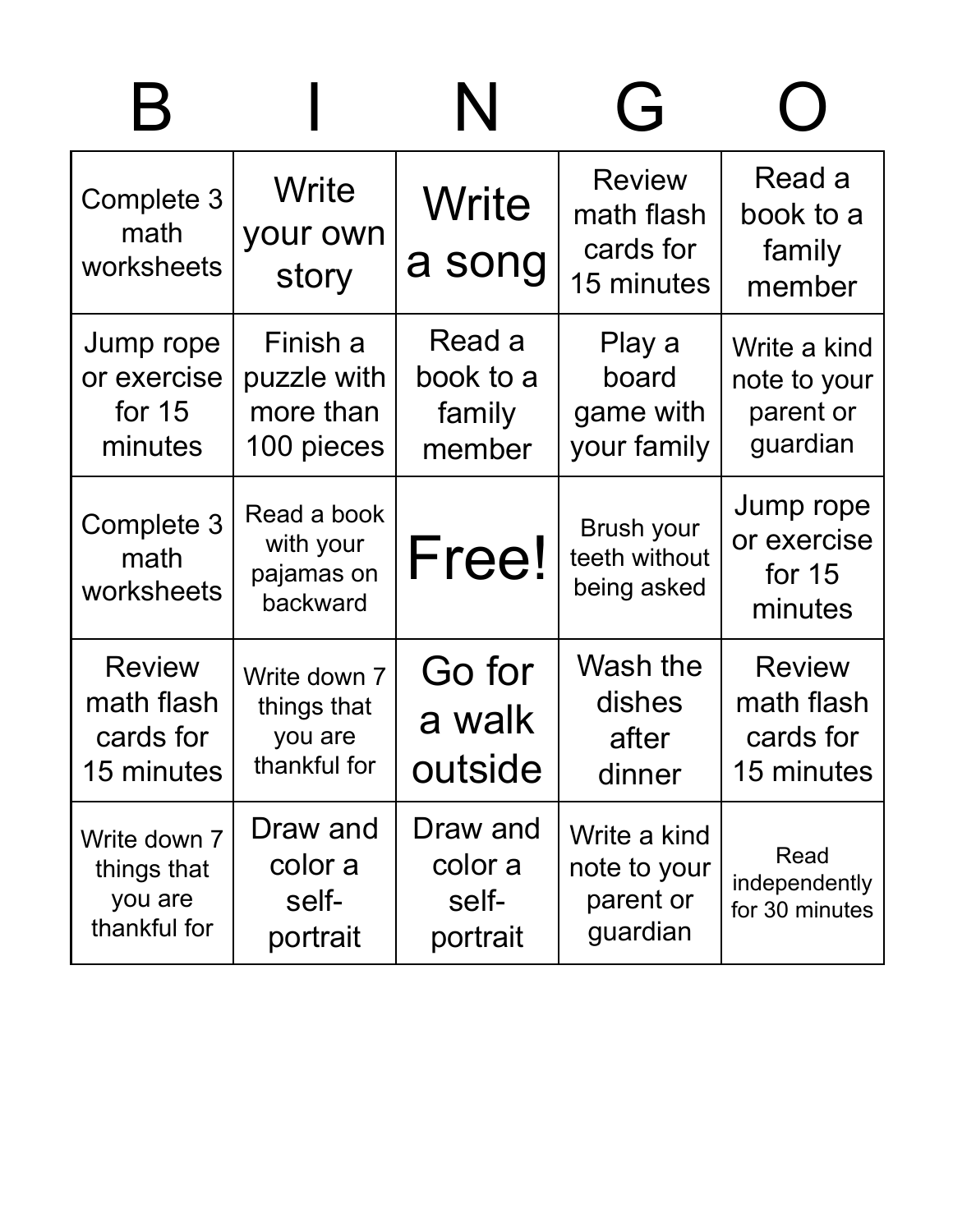| $\bm{\mathsf{B}}$                                      |                                                        | N                                                      | $\overline{\mathsf{G}}$                                |                                                        |
|--------------------------------------------------------|--------------------------------------------------------|--------------------------------------------------------|--------------------------------------------------------|--------------------------------------------------------|
| Write a kind<br>note to your<br>parent or<br>guardian  | Read a book<br>with your<br>pajamas on<br>backward     | Draw and<br>color a<br>self-<br>portrait               | <b>Review</b><br>math flash<br>cards for<br>15 minutes | Read<br>independently<br>for 30 minutes                |
| Draw and<br>color a<br>self-<br>portrait               | Finish a<br>puzzle with<br>more than<br>100 pieces     | <b>Review</b><br>math flash<br>cards for<br>15 minutes | Complete 3<br>math<br>worksheets                       | <b>Review</b><br>math flash<br>cards for<br>15 minutes |
| Read a<br>book to a<br>family<br>member                | Jump rope<br>or exercise<br>for $15$<br>minutes        | Free!                                                  | Complete 3<br>math<br>worksheets                       | Brush your<br>teeth without<br>being asked             |
| Write down 7<br>things that<br>you are<br>thankful for | Write down 7<br>things that<br>you are<br>thankful for | Write<br>your own<br>story                             | Play a<br>board<br>game with<br>your family            | Write a kind<br>note to your<br>parent or<br>guardian  |
| Write<br>a song                                        | Jump rope<br>or exercise<br>for $15$<br>minutes        | Wash the<br>dishes<br>after<br>dinner                  | Go for<br>a walk<br>outside                            | Read a<br>book to a<br>family<br>member                |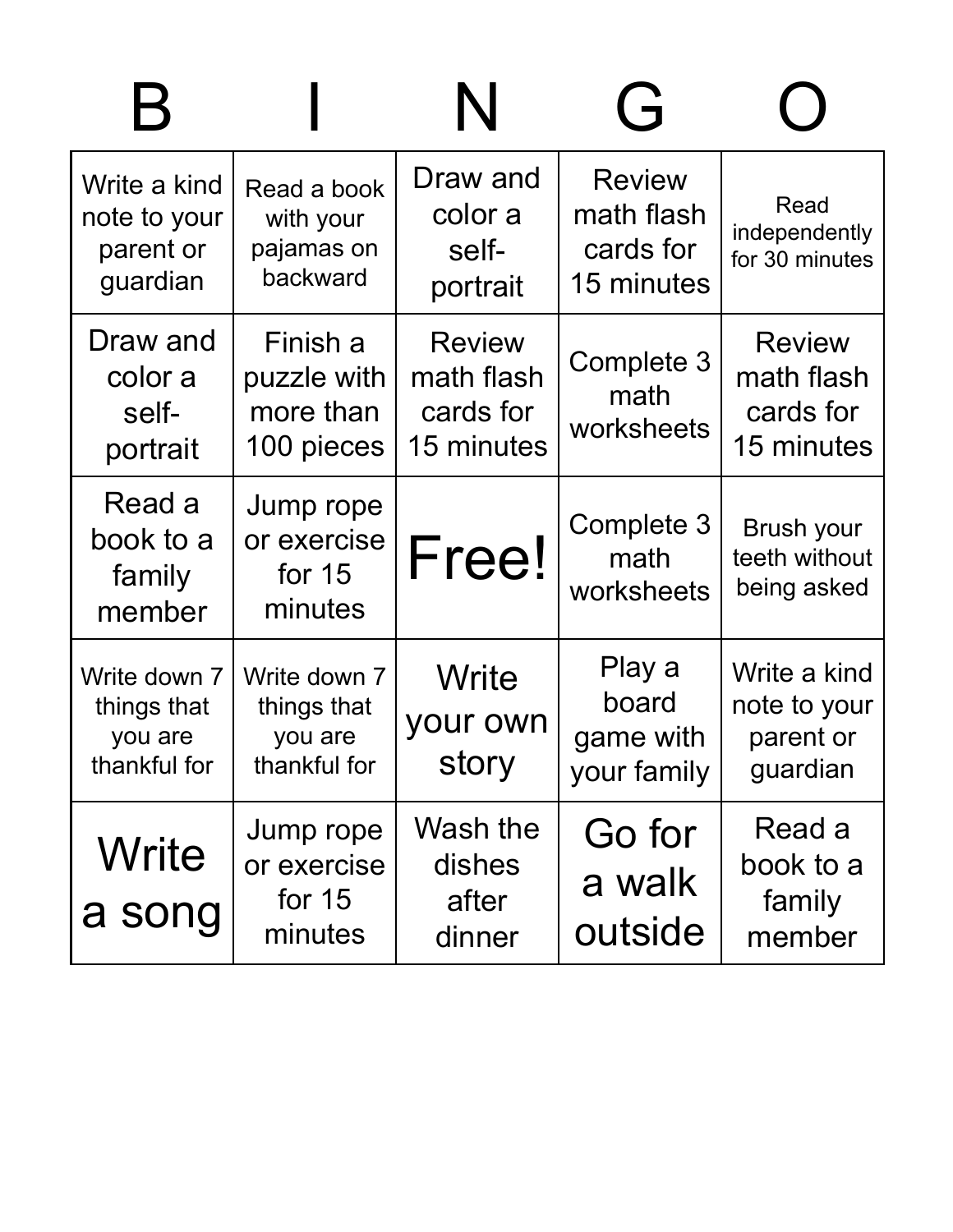| $\boldsymbol{\mathsf{B}}$                              |                                                        | N                                                      | $\overline{\mathsf{G}}$                               |                                                        |
|--------------------------------------------------------|--------------------------------------------------------|--------------------------------------------------------|-------------------------------------------------------|--------------------------------------------------------|
| Write down 7<br>things that<br>you are<br>thankful for | <b>Review</b><br>math flash<br>cards for<br>15 minutes | Play a<br>board<br>game with<br>your family            | Jump rope<br>or exercise<br>for $15$<br>minutes       | Draw and<br>color a<br>self-<br>portrait               |
| Read a<br>book to a<br>family<br>member                | Complete 3<br>math<br>worksheets                       | Write<br>your own<br>story                             | Write a kind<br>note to your<br>parent or<br>guardian | Finish a<br>puzzle with<br>more than<br>100 pieces     |
| Read<br>independently<br>for 30 minutes                | Write a kind<br>note to your<br>parent or<br>guardian  | Free!                                                  | Write<br>a song                                       | <b>Review</b><br>math flash<br>cards for<br>15 minutes |
| Read a<br>book to a<br>family<br>member                | Brush your<br>teeth without<br>being asked             | <b>Review</b><br>math flash<br>cards for<br>15 minutes | Jump rope<br>or exercise<br>for $15$<br>minutes       | Wash the<br>dishes<br>after<br>dinner                  |
| Write down 7<br>things that<br>you are<br>thankful for | Complete 3<br>math<br>worksheets                       | Go for<br>a walk<br>outside                            | Draw and<br>color a<br>self-<br>portrait              | Read a book<br>with your<br>pajamas on<br>backward     |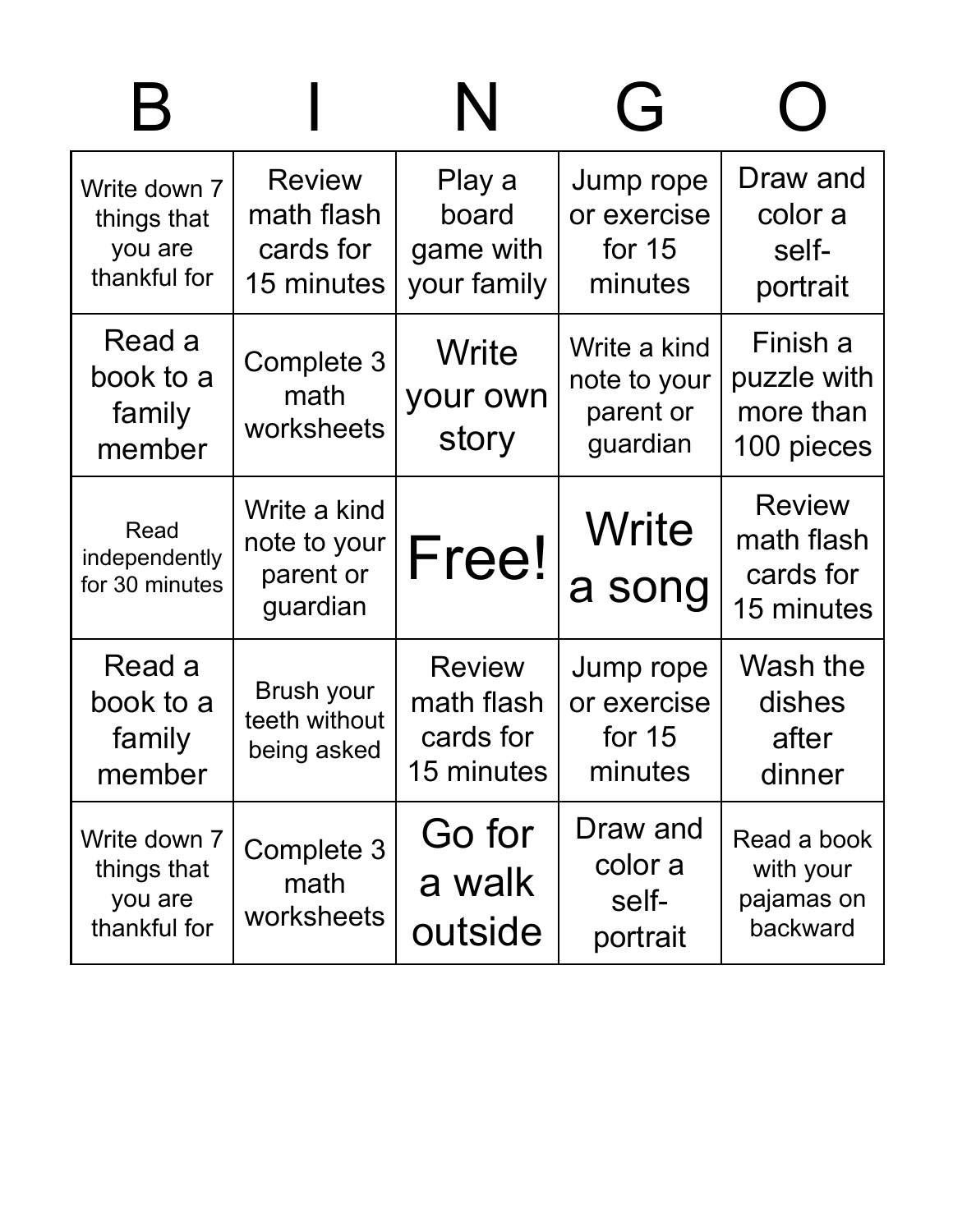|                                                        |                                                        | N                                                      | 【 一】                                                  |                                                        |
|--------------------------------------------------------|--------------------------------------------------------|--------------------------------------------------------|-------------------------------------------------------|--------------------------------------------------------|
| Read a<br>book to a<br>family<br>member                | Go for<br>a walk<br>outside                            | Play a<br>board<br>game with<br>your family            | Finish a<br>puzzle with<br>more than<br>100 pieces    | Draw and<br>color a<br>self-<br>portrait               |
| <b>Review</b><br>math flash<br>cards for<br>15 minutes | Brush your<br>teeth without<br>being asked             | <b>Review</b><br>math flash<br>cards for<br>15 minutes | Jump rope<br>or exercise<br>for $15$<br>minutes       | Jump rope<br>or exercise<br>for $15$<br>minutes        |
| Complete 3<br>math<br>worksheets                       | Read<br>independently<br>for 30 minutes                | Free!                                                  | Write a kind<br>note to your<br>parent or<br>guardian | Write down 7<br>things that<br>you are<br>thankful for |
| Read a<br>book to a<br>family<br>member                | <b>Review</b><br>math flash<br>cards for<br>15 minutes | Draw and<br>color a<br>self-<br>portrait               | Read a book<br>with your<br>pajamas on<br>backward    | Complete 3<br>math<br>worksheets                       |
| Write<br>your own<br>story                             | Write down 7<br>things that<br>you are<br>thankful for | Write<br>a song                                        | Wash the<br>dishes<br>after<br>dinner                 | Write a kind<br>note to your<br>parent or<br>guardian  |